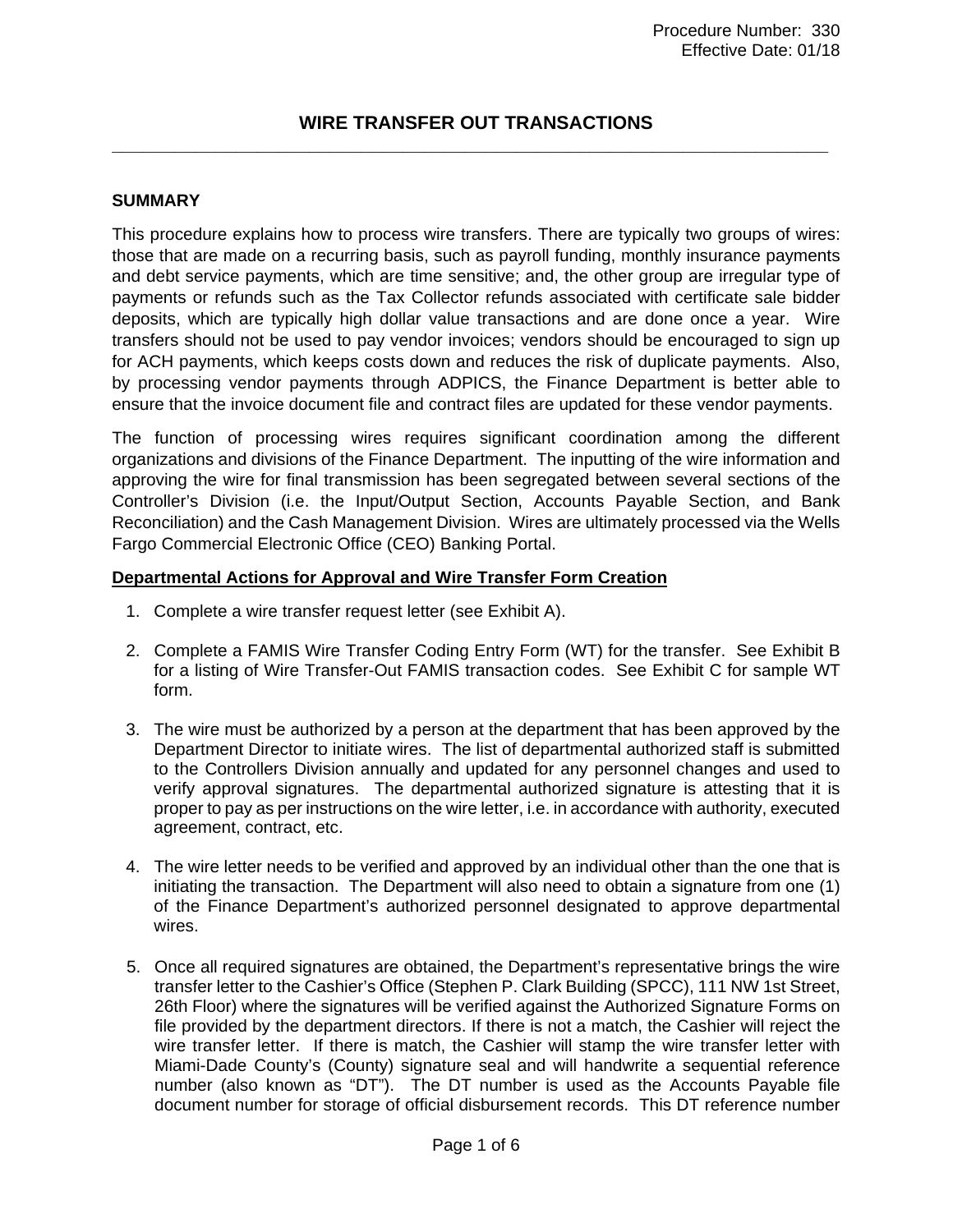is also entered in the Document Reference field of the FAMIS Wire Transfer Coding Form (WT) and must be entered in the customer reference field of the Wells Fargo Commercial Electronic Office (CEO) Banking Portal.

- 6. Once the Cashier assigns the DT number, the Department representative will make two (2) copies of the wire letter, the WT entry form and distribute the originals and copies of the forms, as follows:
	- (a) The original WT entry form and copy of wire transfer letter is given to the Input/Output Section (SPCC Building, 111 NW 1st Street, 26th Floor). Input/Output Section will process the WT in CEO and enter the financial transaction in FAMIS as soon as received.
	- (b) The original wire transfer letter is submitted to the Cash Management Division Director (SPCC Building, 111 NW 1st Street, 25th Floor) for final review, approval and transfer of funds in CEO. Only the Cash Management Division Director and Chief Portfolio Manager each have a distinct user ID and password to approve and activate the transfer of funds, as authorized by the Finance Director and Deputy Finance Director.
	- (c) A full documentation package (copy of wire letter, copy of WT form, and original supporting documentation) is provided to the Cashier.

### **Deadlines:**

Please note that the cutoff time to deliver the funds transfer letter to the Input/Output Section and Cash Management for same day processing is **1:00 pm**. Otherwise, it will be processed on the next business day. When using courier personnel to deliver the funds transfer documents, please advise them of the above process (steps) in order to avoid any transfers not being processed timely.

### **Approval by the Finance Department**

The wire letter will need to be reviewed and approved by designated individuals in the Finance Department. Then, the Department will be required to obtain a signature from one (1) of the designated Finance Department's authorized personnel. This signature verifies that: 1) the bank account number is properly supported by wire instructions OR if this is a recurring payment, the Finance Authorized personnel will confirm that the wire instructions agree to previous wire payment bank information (if not, they will request from the department wire instructions on the vendor's letterhead); 2) the vendor is an established vendor in FAMIS and the federal identification of the vendor is valid; 3) that the amount of the transfer matches the backup documentation provided by the department; and, 4) reviews the WT entry form to ensure the proper transaction codes, bank account code and document prefix are being used to code the form.

#### **Accounts Payable Section**

The Cashier logs the information in a Wire/ACH Debit Transfer Log (manual log) maintained in sequential order by the DT reference number assigned to each wire letter noted at the inception of the process under the caption titled, "Departmental Actions for Approval and Wire Transfer Form Creation" items 4, 5 and 6.

1. On a daily basis, the Cashier prepares a wire transfer Accounts Payable file with a copy of the wire transfer letter, a copy of the WT Form, and original supporting documentation.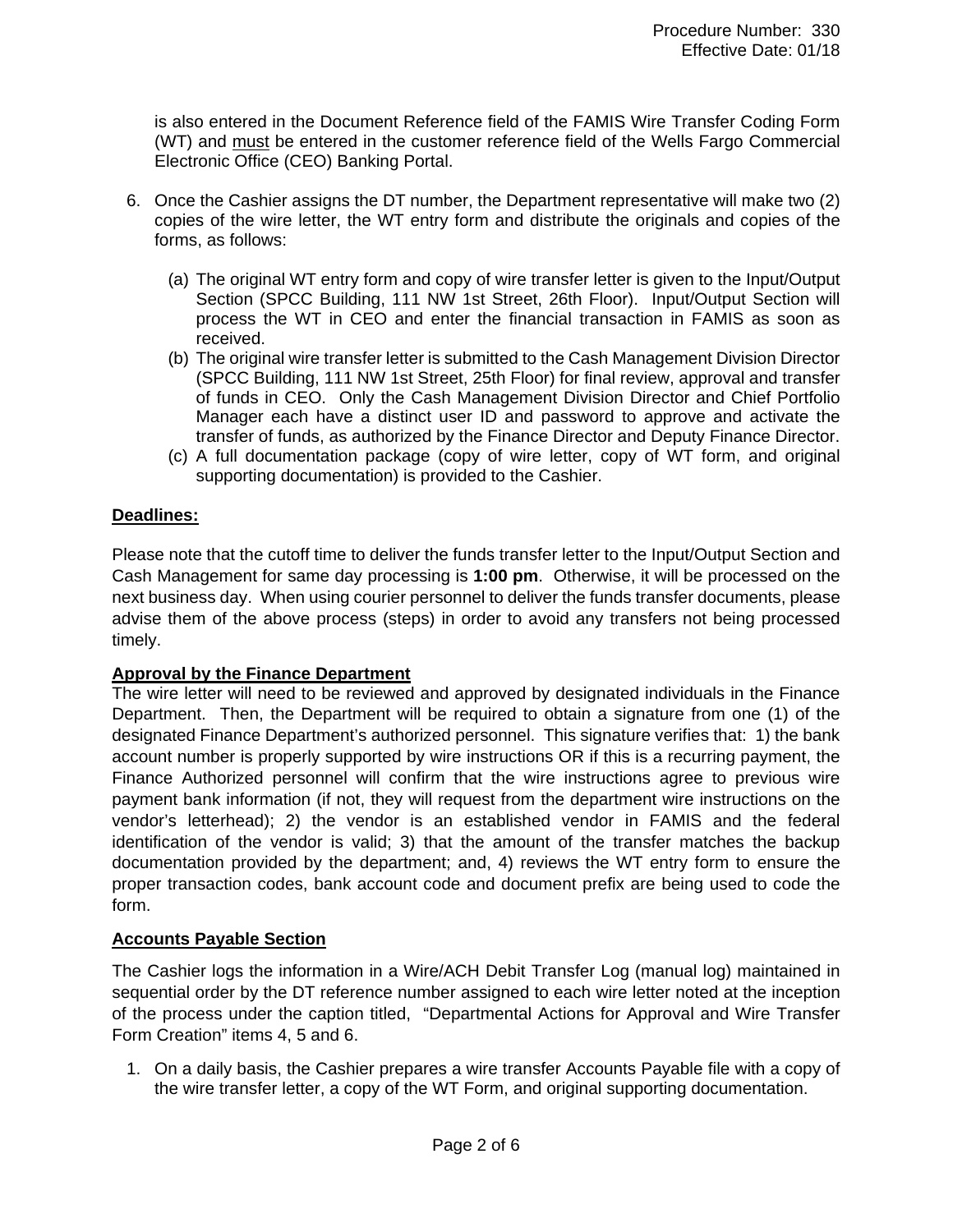- 2. The wire file is stored by the Accounts Payable Section in sequential order by the assigned DT reference number.
- 3. Assigned Accounts Payable supervisor will review the daily Detailed Transaction Report for Wells Fargo Wire Transfers Out and verify that for every wire listed on the detail report, there is a corresponding Accounts Payable file and an entry in the manual log maintained by the Cashier.

#### **Actions to be taken by Enterprise Entities (not in FAMIS), as they have their own standalone financials and process their wires (when not transferring funds amongst their own bank accounts).**

Aviation, Water and Sewer (WASD), and Public Housing (PHCD) will be required to:

- 1. Present the Wire transfer letter with authorized dual signatures. The two individuals signing the letter should be independent of each other. In other words, neither individual should supervise the other.
- 2. Present the wire transfer letter to the Cashier's Office (SPCC Building, 111 NW 1st Street, 26th Floor) where the signatures will be verified against the Authorized Signature Forms provided by the department director(s). The Cashier will stamp the wire transfer letter with the County's signature seal and assign a DT reference number. The DT reference number is a distinct series of DT numbers reserved for the enterprise entities.
- 3. The Department will provide a copy of the wire letter, including the County's seal, to the Input/Output Section to initiate the funds transfer in CEO following the instructions given on the wire transfer letter. Input/Output Section will not initiate the transfer unless the wire transfer letter has dual approval signatures, the County's seal, and DT reference number.
- 4. The department will submit the original wire transfer letter to Cash Management for final review and approval and transfer of funds in CEO.

Please refer to the Aviation, WASD and PHCD wire transfer procedures for their detail internal control processes. As the Finance Department only verifies signatures and facilitates the processing of the wire transfer in CEO. These departments have their own financial systems, payable functions, cash management and bank reconciliation divisions.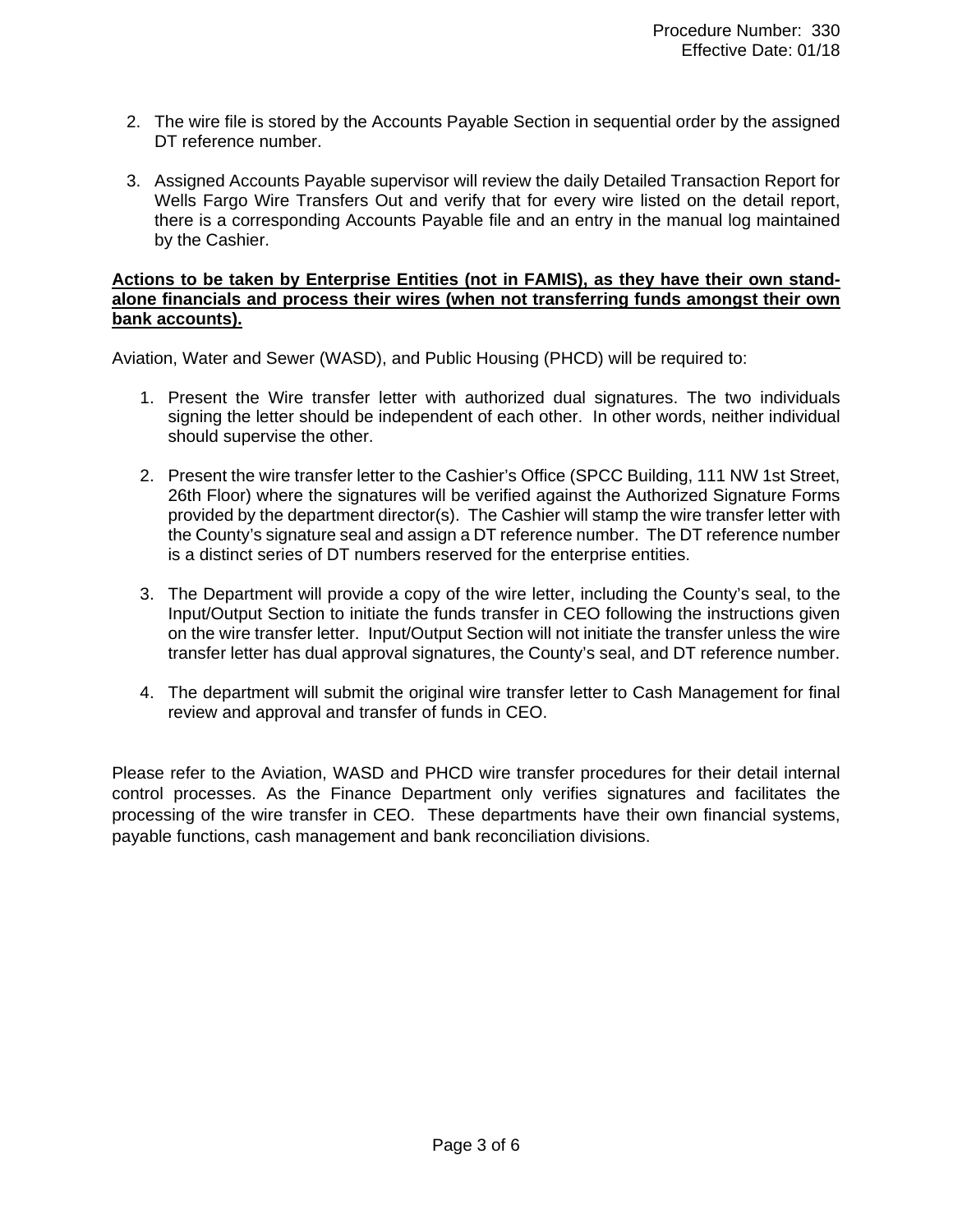## EXHIBIT A

July XX, 20XX Mr. Stephen Lenehan, Sr. Vice President Relationship Manager Government and Institutional Banking Overnment and institutional District<br>Wells Fargo Bank, N.A.<br>450 S. Australia Ave., 7<sup>th</sup> Floor<br>West Palm Beach, FL 33401 Dear Mr. Lenehan: RE: Miami-Dade County General Operating Account # Amount of Transfer: \$ Pursuant to Section 136.06 of the Florida Statutes, you are hereby authorized and requested to debit the<br>above mentioned account and wire these funds through the Federal Reserve Bank to the following account: Name of Bank: ABA Routing No.: Beneficiary: Beneficiary Account No.: Contact Person: Thank you for wiring these funds on \_\_ Very truly yours, Name and Title of County Department Name and Title of Finance Department Authorized Signer Authorized Signer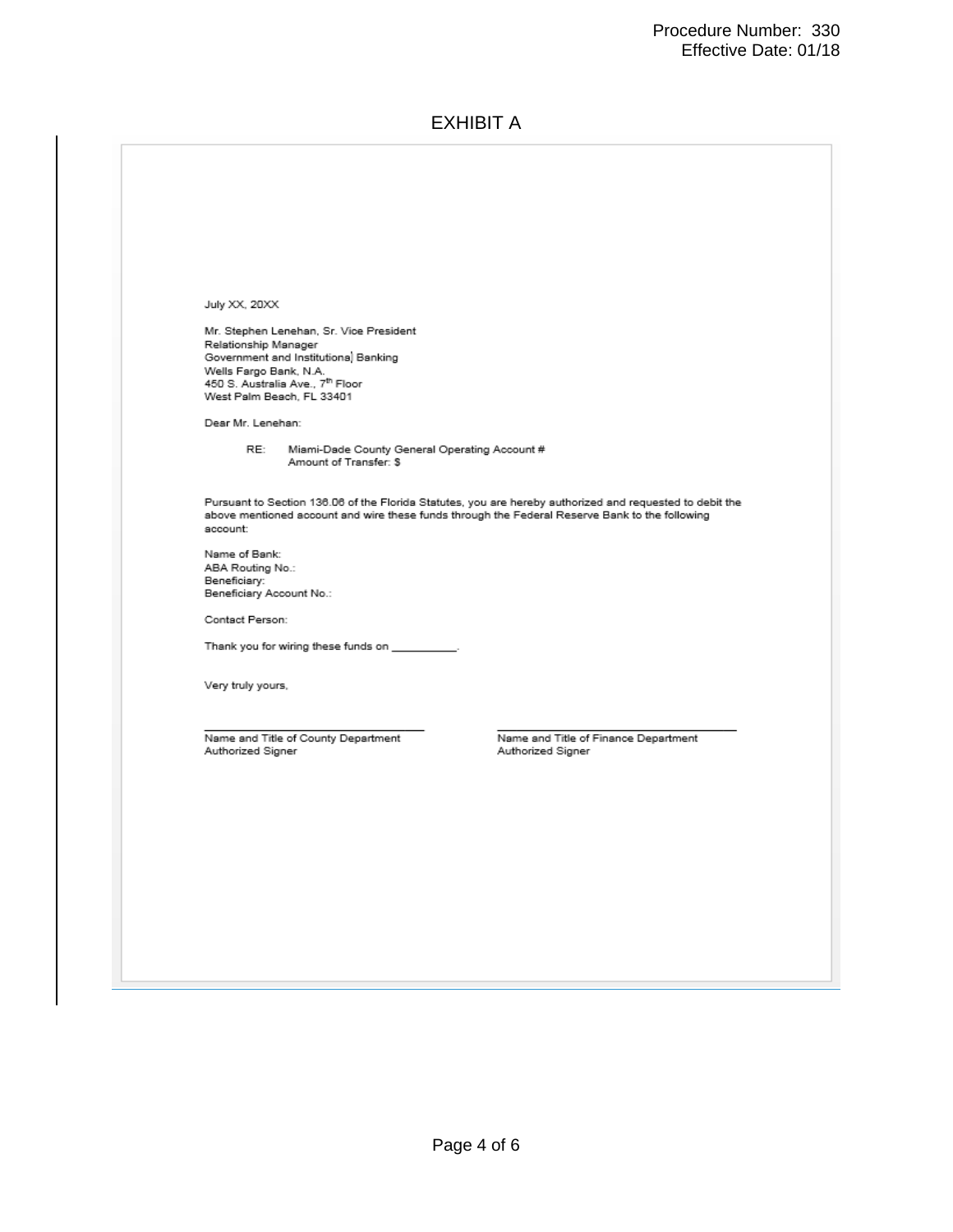# EXHIBIT B

| <b>TRANSFER OUT TRANSACTIONS</b> |                                                                                |  |  |  |  |  |  |  |  |  |
|----------------------------------|--------------------------------------------------------------------------------|--|--|--|--|--|--|--|--|--|
| <b>Transaction</b><br>Code       | <b>Description</b>                                                             |  |  |  |  |  |  |  |  |  |
| 451                              | Wire or ACH Transfer Out Debiting A G/L Without<br>Subsidiary                  |  |  |  |  |  |  |  |  |  |
| 453                              | Wire Transfer Out Debiting a G/L With Subsidiary                               |  |  |  |  |  |  |  |  |  |
| 455                              | Increase in Expenditures for Wire Transfer Out                                 |  |  |  |  |  |  |  |  |  |
| 457                              | Decrease in Revenues for Wire Transfer Out                                     |  |  |  |  |  |  |  |  |  |
| 459                              | An Increase in Expenditures for Wire Transfer Out<br>(updates invoice history) |  |  |  |  |  |  |  |  |  |